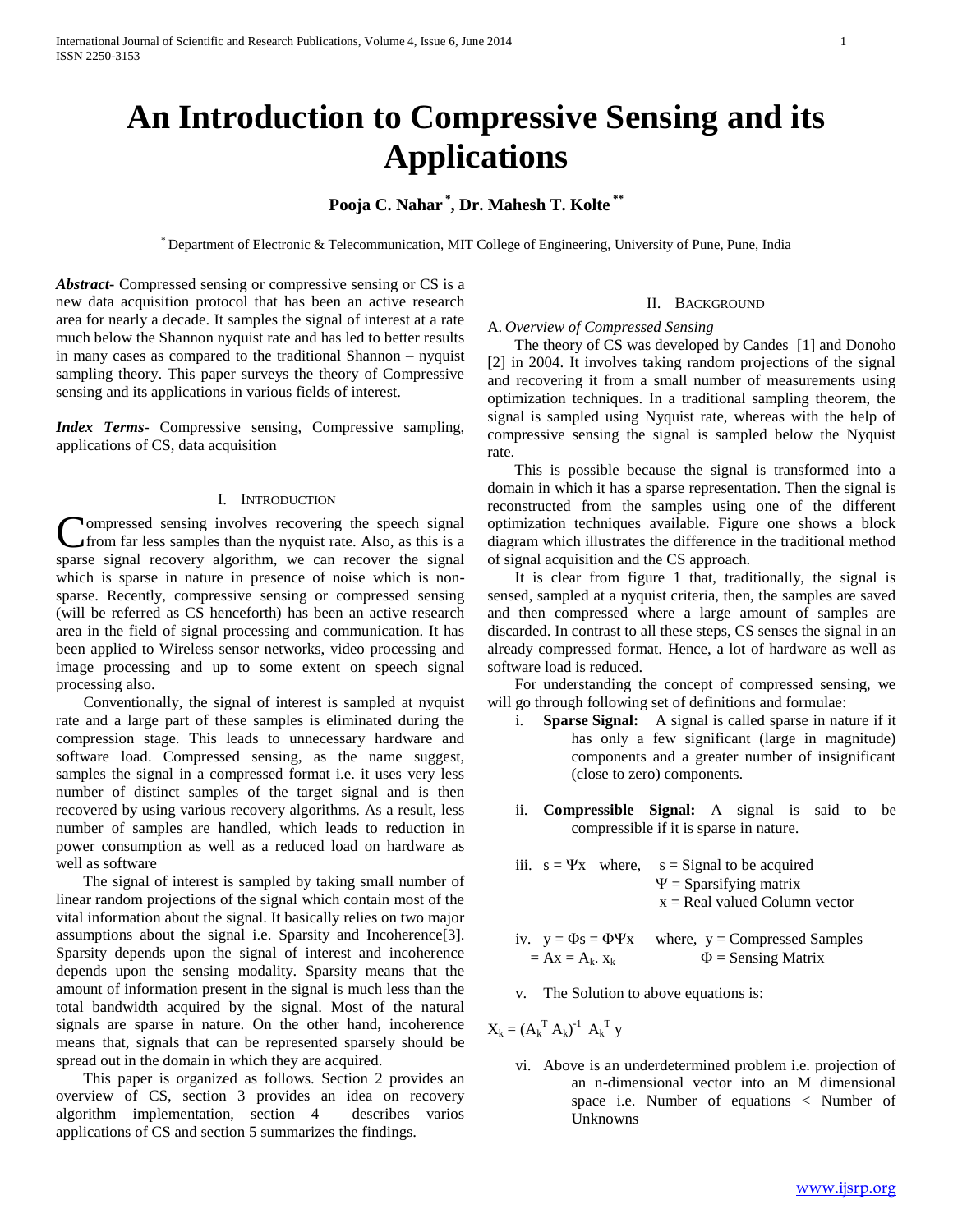- vii. To Solve this kind of problems, we use the concept of Norms. Norms are nothing but, they assign strictly positive length to vectors in a vector space. Norms are of following types:
	- a.  $L_0$  Norm: It simply counts the number of nonzero components in a vector
	- b.  $L_1$  Norm: It is given by the following equation:

$$
\left\|\mathbf{x}\right\|_{1}=\sum_{i=1}^{N}\left|x_{i}\right|
$$

c.  $L_2$  Norm: It is given by following equation:

$$
\left\| \mathbf{x} \right\|_2 = \left( \sum_{i=1}^N \left| x_i \right|^2 \right)^{\!\!\frac{1}{2}}
$$

- viii. **Designing a Sensing Matrix:** Following conditions need to be strictly satisfied while designing a sensing matrix so that, the signal is recovered faithfully:
	- a. Universal Incoherence condition: It means, that, the value of cross correlation between two column vectors of a sensing matrix must be minimum.
	- b. Data Independence: The construction of a random matrix does not depend upon any prior knowledge of data.
	- c. Robustness: Transmission of randomly projected coefficients is robust to packet loss in the network.
- ix. **Incoherence condition:** The sensing matrix should be as different from the sparsifying basis. Time and frequency basis are maximally incoherent. Following equation signifies the incoherence condition:

 $\mu$  < 1/(2K-1)



**Fig. 1: Traditional sensing Vs. compressed sensing**

#### III. RECOVERY ALGORITHMS

There are basic two types of approaches as follows:

1. Greedy Type – Orthogonal Matching Pursuit

 OMP is a greedy-type algorithm because it selects the one index regarded as the optimal decision at each iteration. Thus, its performance is dominated by its ability to find the sparse set exactly. If the sparse set is not correctly reconstructed, OMP's solution could be wrong. It is mostly used when the number of

# 2. Gradient Type – Primal Dual Interior Point

 This algorithm is nothing but making some changes into the  $L_1$  norm and is mainly used when the innovation components are more.

#### IV. APPLICATIONS OF CS

 In this section, we see applications of CS to various areas of signal processing that have been done up till now. We will also see few results based on these applications.

# *1. Wireless Sensor Networks*

common components is more.

 Wireless sensor networks are usually placed in field e.g. seismic sensors, fire, temperature and humidity detectors in forest etc. These sensors are usually battery operated and cannot be easily replaced. Hence, an efficient data acquisition system is needed in order to optimize the data transferred from these sensors as well as minimize the computational complexity of these sensors in order to increase their battery life. Compressed sensing can very well fit into such situations as it samples the signal of interest at a very low rate than the nyquist criteria and as a result it has an effective computational capacity.

 Wireless sensors collect their individual data and send this data from the sensor node to the collaboration location, from which they are transmitted through wireless channel to the fusion center. Conventionally, the intra-sensor correlation takes place at the sensor node and the inter sensor correlation takes place at the collaboration location. When we apply CS to WSN [14], the intra sensor correlation takes place at sensor node, the output is directly transmitted over wireless channel and the intersensor correlation takes place at the fusion center which is rich in resources. This is possible because, the data that is transmitted using CS is intelligent and can be sent using very less number of bits as compared to traditional method.

The advantages of applying CS to WSN are listed as follows.

- i. CS can be used to save transmittal and computational power significantly at the sensor node.
- ii. This CS based signal acquisition and compression scheme is very simple, so it is suitable for inexpensive sensors.
- iii. The number of compressed samples required for transmission from each sensor to the FC is significantly small, which makes it perfect for sensors whose operational power is drawn from onboard battery.
- iv. The joint CS recovery at the FC exploits signal correlation and enables Distributed Compressive Sensing.

# *2. Wireless video transmission*

 Recently there has been an alarming increase in demand for wireless video streaming in applications such as Home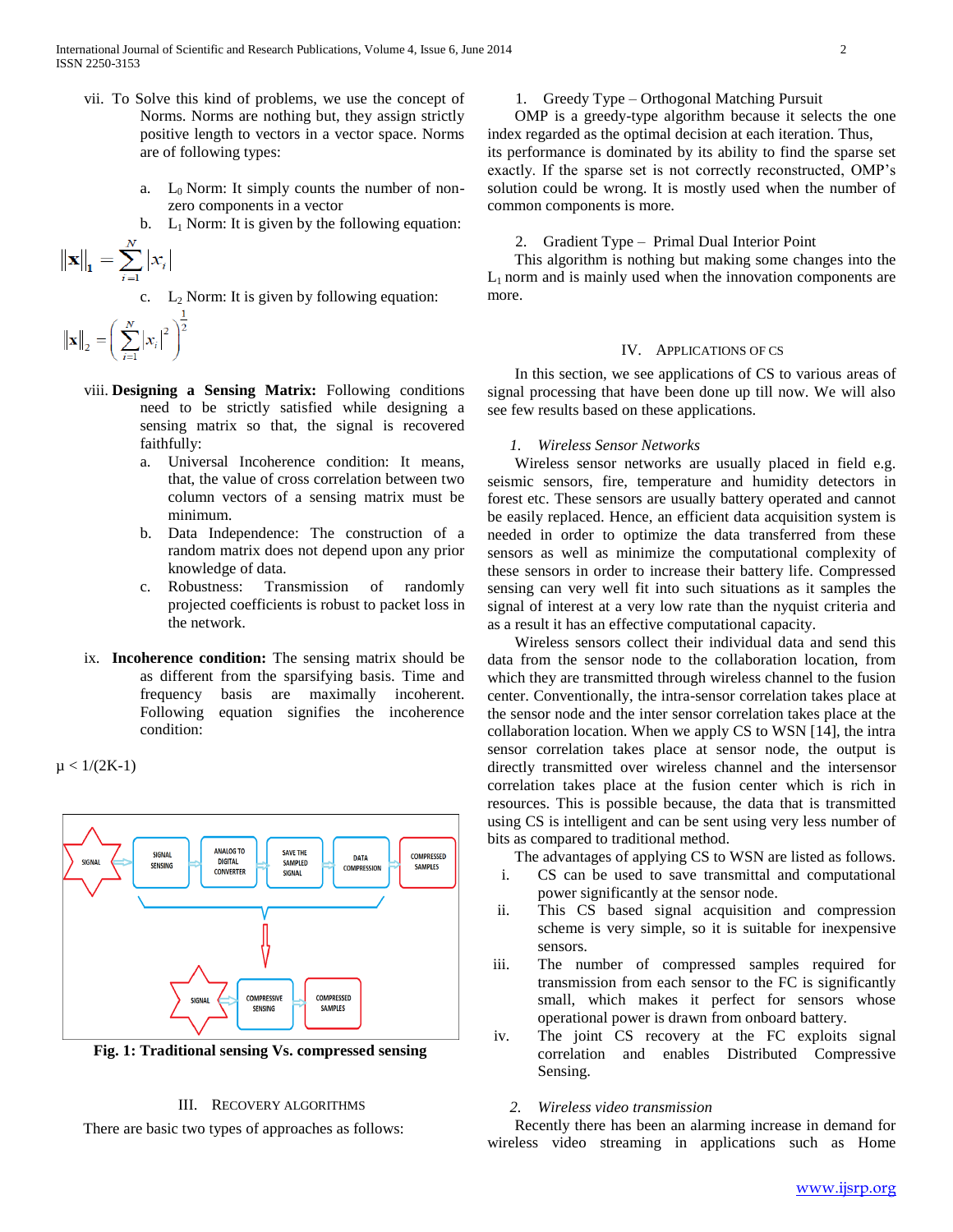entertainment, Home security, Mobile video etc. Hence, the need to provide the required quality of service (QoS) to support video applications is very crucial. This alarming increase in utilization and number of users with different QoS requirements increase the computational complexity and time.

Following are the main concerns for transmitting wireless video signal:

- i. Wireless nodes need to send data out in a timely and energy efficient way.
- ii. We need to jointly consider perceived video quality, quality variation, power consumption and Transmission delay requirements.

 The following fig 2 gives us an idea about how CS can be applied to video signal:



**Fig 2 : CS applied to layered architecture of video signal**

 **Base layer** – The Discrete cosine transform is used to encode the given video signal in the base layer. As the name suggests, it extracts the necessary information required to describe the given video signal. It consists mainly of the basic information which is required to describe a video signal. It is the necessary information that should be present to represent the video signal; irrespective of anything.

 **Enhanced layer** – Compressed Sensing technology is used to encode the enhanced layer bit stream. It consists mainly of additive features used to enhance the video quality. These measurements can be transmitted depending upon the availability of channel and the required latency and QoS [13].

# *3. Speech Signal*

The following figure 3 explains the basic block diagram of compressed sensing applied to speech signal.



**Fig. 3: Block diagram of CS applied to speech signal**

 The recorded speech signal is first transformed into a domain in which it is sparse. Here, we have taken the transform domain as Discrete Cosine Transform (DCT). Once we find the DCT of the recorded speech signal, the next step is to design a window function. The function of the window function will be to multiply all the components in that window by zero. This will make the transformed signal sparser. The resulting signal is ready to be sensed compressively. For sensing the signal compressively, we multiply it with a random matrix of size K by N. here, K signifies the level of sparsity and N is the total number of samples in the transformed and windowed function.

 By using random matrix, we make random linear projections on the sparse signal in order to take very few components of the sensed signal. Thus, the signal to be recovered becomes robust for any errors. Hence we now have the compressively sensed signal y.

 Following figures explain the step by step results for obtaining the compressively sensed signal y:

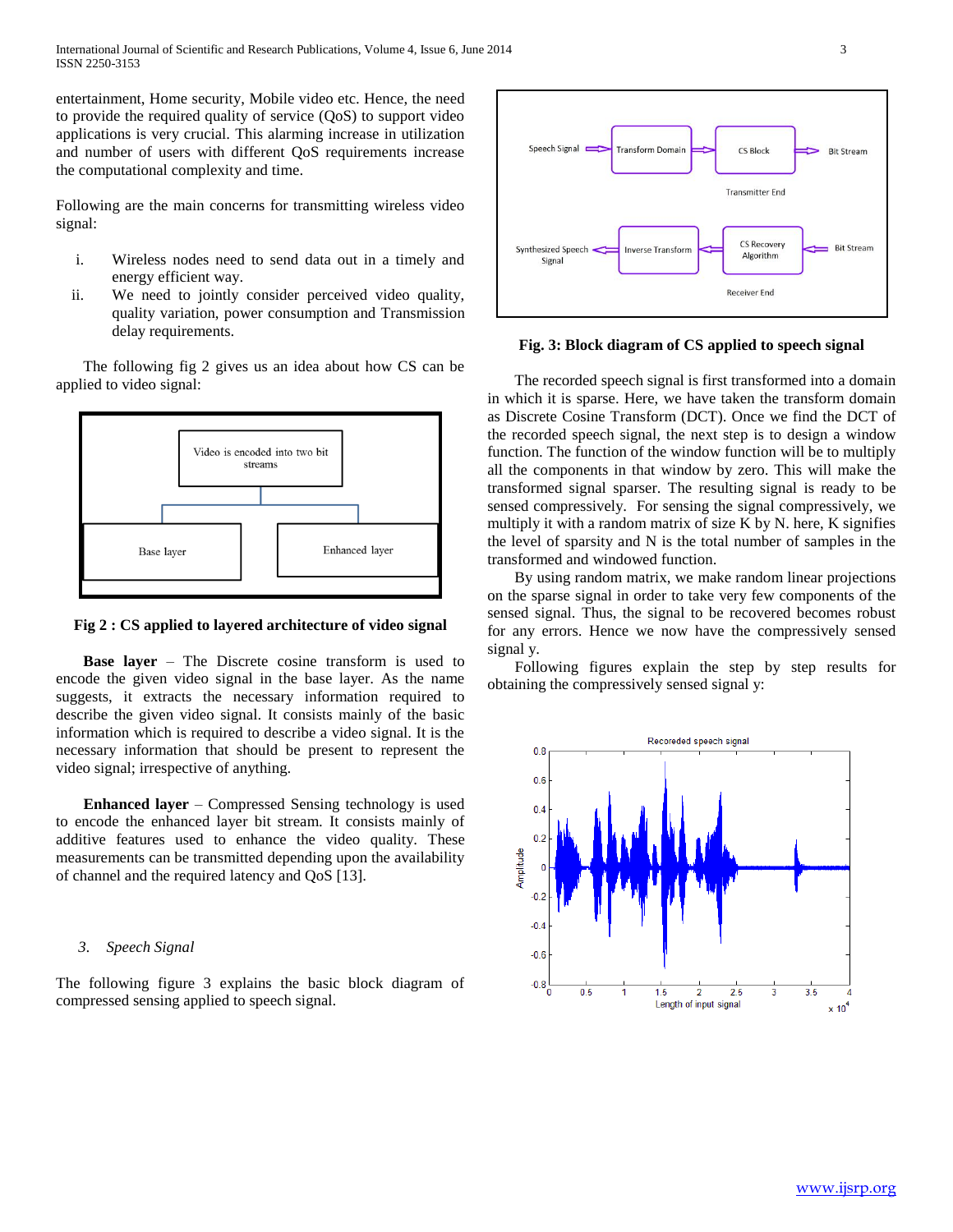



 The above results are by using values of k (sparse number) as 1000 out of total number of samples present i.e. 40000. Hence the degree of compression is huge. We can vary the sparse number and observe the results. The next step is to apply OMP and Basis pursuit algorithm and inverse DCT in order to recover original speech signal.

 Compressed sensing can be applied to speech signal by using short time Fourier transform as the transform domain instead of discrete cosine transform [4].

#### V. CONCLUSION

 CS can prove to be a revolutionary technique for signal acquisition and recovery. The key advantages are:

- Fast acquisition of data with fewer samples
- Decreased computational complexity
- Lower transmission power
- Small traffic volume
- Small time delay
- Sampling matrix need not be adaptive to signal
- The desired resolution for recovering the compressively sensed signal can be achieved by manipulating the sparse number K.

#### **REFERENCES**

- [1] E. Candès, J. Romberg, and T. Tao, "Robust uncertainty principles: Exact signal reconstruction from highly incomplete frequency information," IEEE Trans. Inform. Theory, vol. 52, no. 2, pp. 489–509, Feb. 2006.
- [2] D. Donoho, "Compressed sensing," IEEE Trans. Inform. Theory, vol. 52, no. 4, pp. 1289–1306, Apr.2006.
- [3] "An Introduction To Compressive Sampling" by Emmanuel J. Candès and Michael B. Wakin IEEE Signal processing magazine March 2008
- [4] Siow Yong Low a, Duc Son Pham b, Svetha Venkatesh c "Compressive speech enhancement" Science Direct\ Speech Communication vol 55 pp. 757–768, Feb 2013
- [5] Paliwal, K., Wojcicki, K., Schwerin, B., 2010. Single-channel speech enhancement using spectral subtraction in the short-time modulation domain. Speech Communication 52 (5), 450–475.
- [6] ITU, 2001. Perceptual evaluation of speech quality (PESQ), and objective method for end-to-end speech quality assessment of narrowband telephone networks and speech codecs. ITU Recommendation, 862.